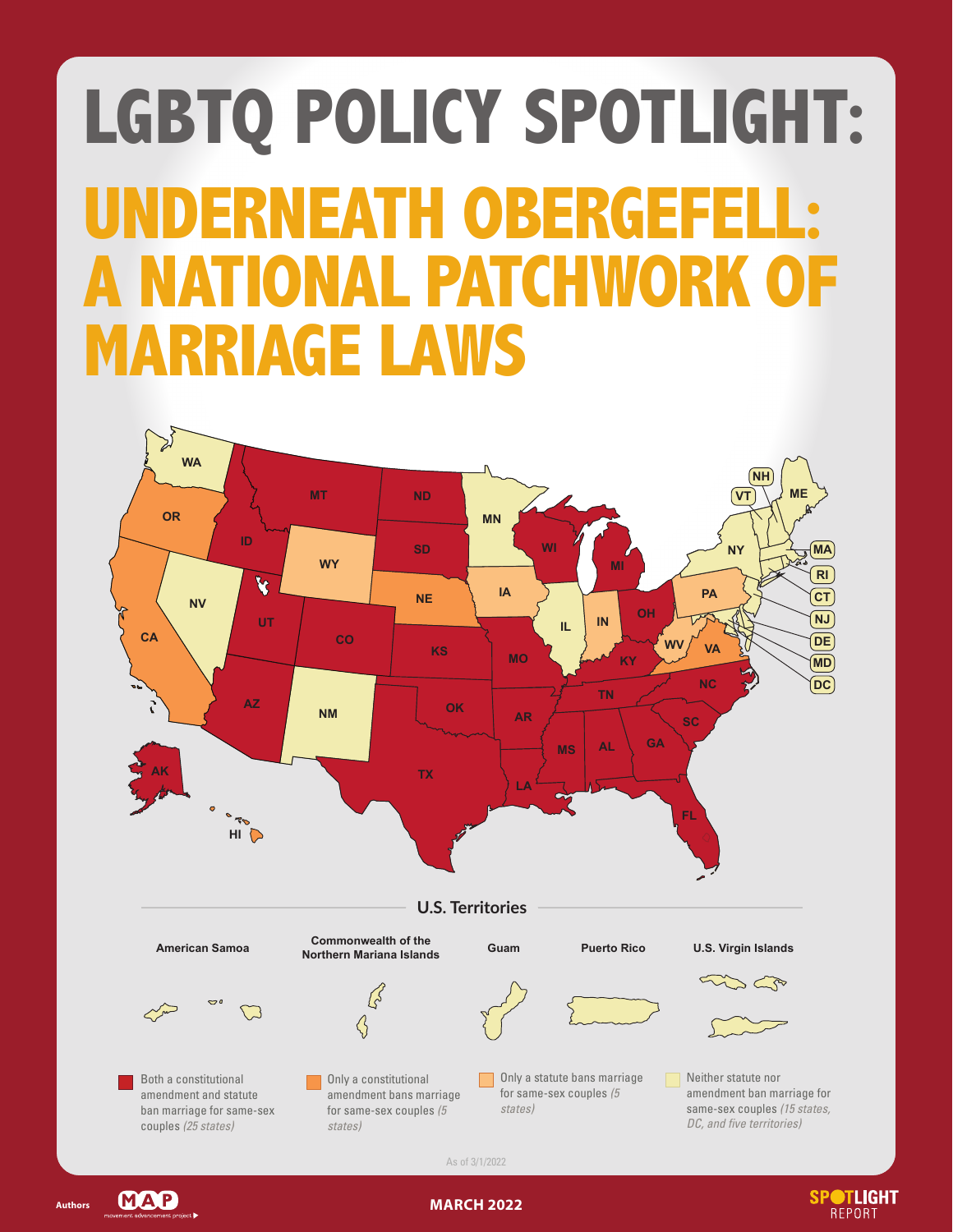## **TABLE OF CONTENTS**

| <b>EFFORTS TO MODERNIZE STATE LAWS TO EXPLICITLY PERMIT MARRIAGE</b> |  |  |
|----------------------------------------------------------------------|--|--|
| IMPLICATIONS OF EXISTING PATCHWORK OF STATE MARRIAGE LAWS5           |  |  |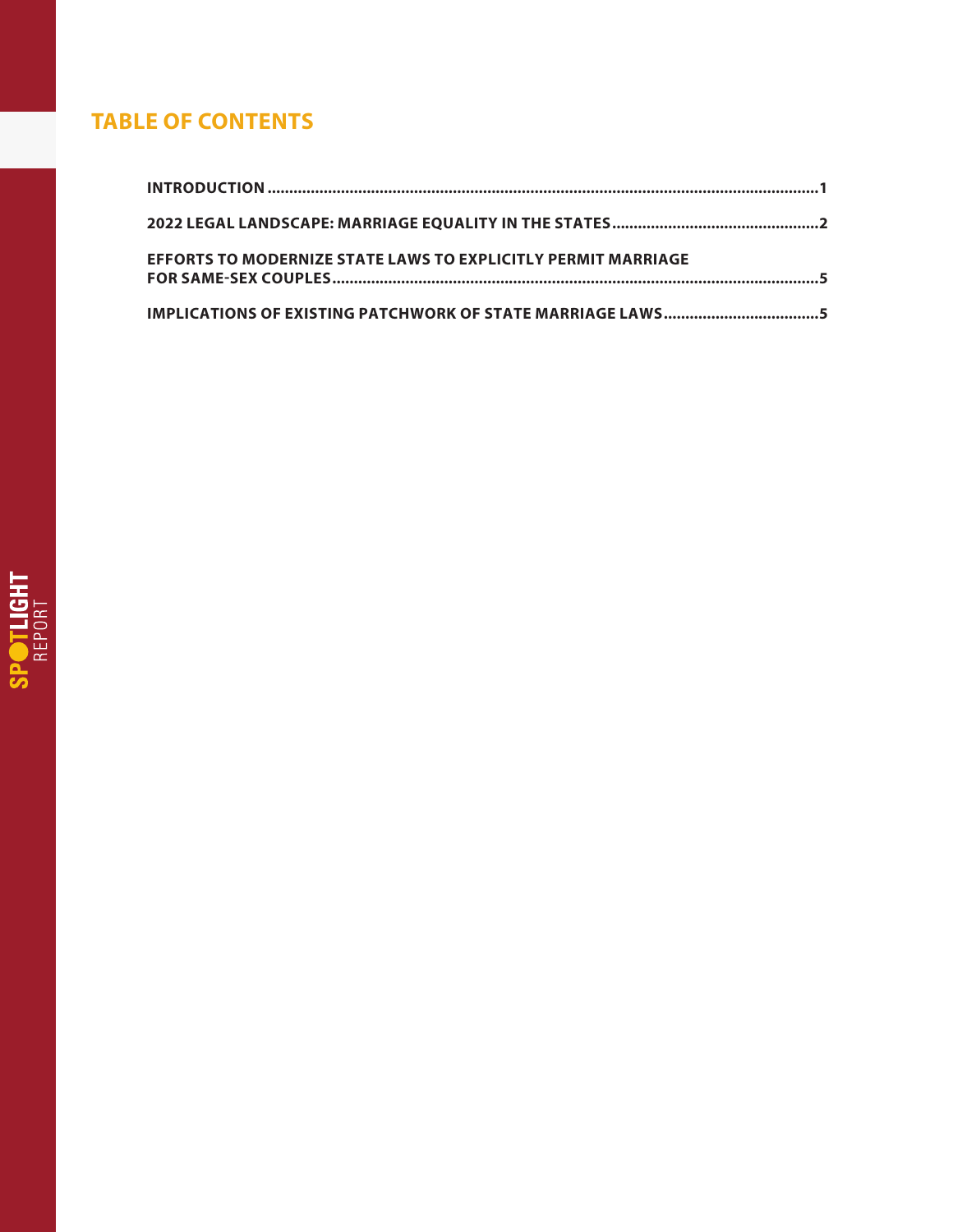#### **INTRODUCTION**

From 2017 to 2020, the composition of the U.S. Supreme Court drastically changed with the addition of three justices: Neil Gorsuch, Brett Kavanaugh, and Amy Coney Barrett. With these justices joining the Court, the "center" of the court shifted substantially toward the right and a more conservative view. In fact, these three justices, alongside Justices Alito and Thomas and sometimes Justice Robert, constitute a conservative majority on the Court.

The new conservative Court is bringing change. The Court in the past two years has signaled a desire to consider cases that would have previously been denied based on precedent. For example, this Court has ruled on–or agreed to hear–cases about voting rights, abortion, the ability to limit access to guns, taxpayer funding of religious schools, the death penalty, free speech on social media, nondiscrimination protections, COVID-related limits on gatherings and vaccination requirements, and affirmative action. Together, these cases constitute threats to nearly half a century of Court precedent, demonstrate an increasingly political orientation of the Court, and signal a willingness to weigh in on so-called "hot topics" that are contested between the right and more progressive communities. The Court's willingness to take these cases has also emboldened far right efforts to reshape American society by passing legislation that past Courts would have struck down as unlawful or unconstitutional, but that this Court is willing to uphold.

This Court likely will remain ideologically conservative for a generation. If it continues to seize opportunities to revisit decades of precedent, it is possible that marriage equality and the recognition of the marriages of samesex couples could be threatened or eroded. Most notably, there are two potential ways in which this could occur. First, the Court could expand religious freedom doctrine under the Constitution, carving loopholes in the protections afforded to LGBTQ people through nondiscrimination laws and marriage equality. There would be little states could do to blunt the impact of constitutional rulings of that nature. Second, the Court could revisit and weaken or overturn *Obergefell*, the 2015 U.S. Supreme Court case that established the right for same-sex couples to marry nationwide, which, in turn, is critical for establishing parenting ties to children, filing a joint tax return and accessing vital Social Security benefits, and to being able to make medical decisions for loved ones.

While the overturning or weakening of precedents like *Roe v. Wade* would have serious impacts on access to reproductive health care, it would not necessarily jeopardize the ruling in *Obergefell*. Many legal scholars and theorists think it is unlikely that *Obergefell* will be reversed. *Obergefell* relied on the recognition of the freedom to marry in *Loving v. Virginia*, which preceded *Roe*, as well as the guarantee of equal protection, rather than the privacy precedents that followed *Roe*. The Court also might be less interested in revisiting *Obergefell* given the increase in public acceptance of marriage equality since the case was decided. Moreover, even if the Court were to overturn *Obergefell*, the marriages entered by same-sex couples following *Obergefell* or earlier, judicial decisions should not be at risk. Those marriages were lawfully entered under controlling law at the time and are supported by significant reliance interests and rights to due process. There also may be no one who would have standing to challenge the validity of such existing marriages.

This short brief does not explore the legal theories by which the Court might decide to expand religious exemptions or consider a direct challenge to *Obergefell*. Rather this brief focuses on the existing state legal landscape for marriage equality, which could become more relevant if *Obergefell* were overturned. If that were to occur, absent potential federal statutory protections of marriage equality, state law would play a dominant role in the ability of same-sex couples to marry and to have their marriages recognized by other states. This brief offers an analysis of state marriage statutes and constitutional amendments related to marriage for same-sex couples. In many states, if *Obergefell* were overturned, existing state statutes and amendments banning marriage would go back into effect.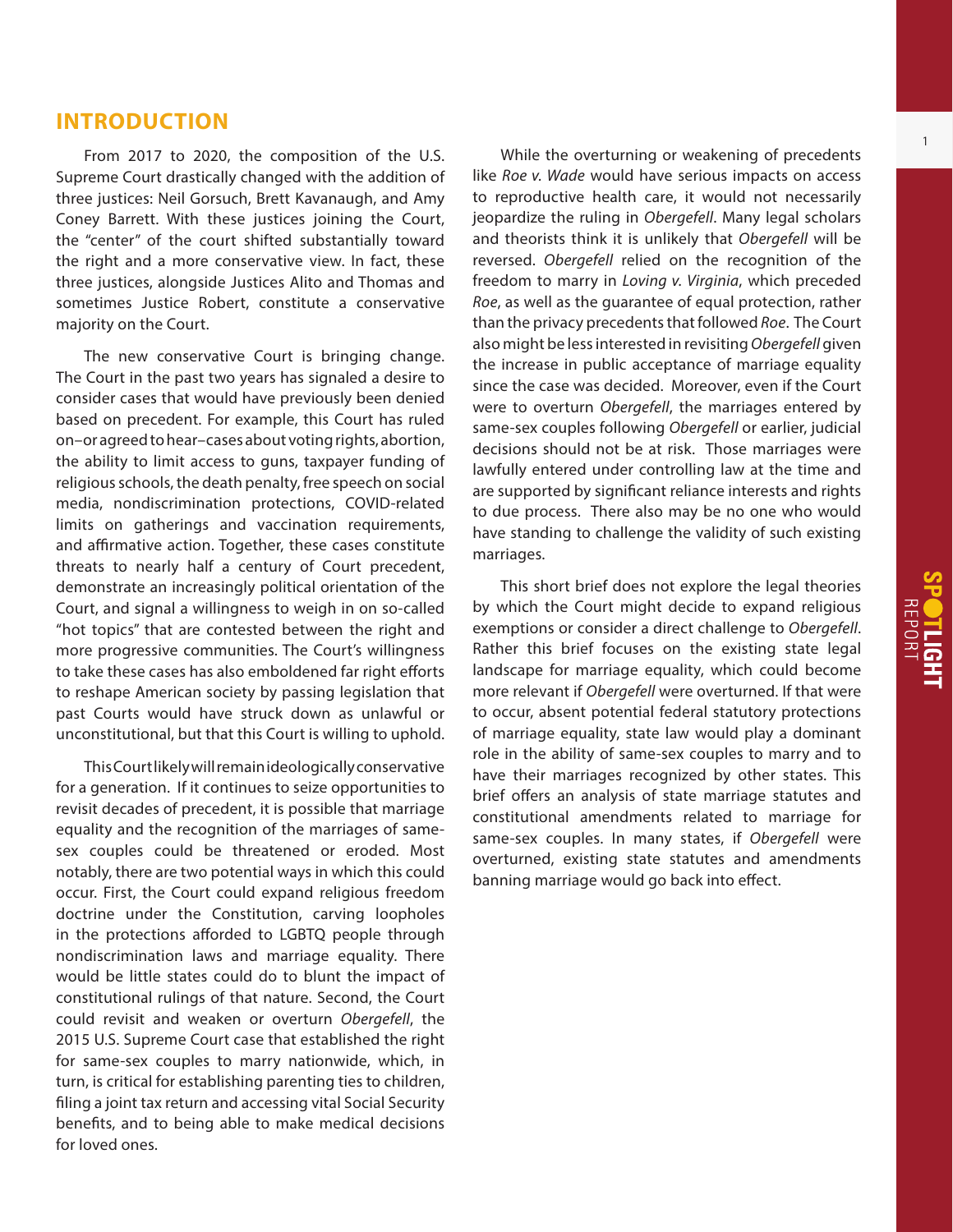

Note: \* Hawai'i's constitution states that the legislature is permitted to restrict marriage to one man and one woman, not that only those marriages can be recognized.

### **2022 LEGAL LANDSCAPE: MARRIAGE EQUALITY IN THE STATES**

At the time of the U.S. Supreme Court's ruling, the national landscape for marriage for same-sex couples was mixed. Same-sex couples could marry in 37 states and the District of Columbia. In some of these states, such as Massachusetts and Iowa, state supreme courts had invalidated bans on marriage for same-sex couples, and as a result, couples were able to marry. There were other states, such as Illinois, Maryland, New York, and Washington, that had passed marriage equality legislation or had successful ballot measures extending marriage to same-sex couples. In 21 of these states, couples were able to get married because of lower federal court rulings striking down state-level bans that were handed down prior to *Obergefell*.

If the U.S. Supreme Court were to revisit the *Obergefell* decision, access to marriage equality could once again depend entirely on where a person lives and the laws in that state. Today, the policy landscape for state marriage laws can be broken into four major categories, as shown in both *Figure 1*.

**1. Fifteen (15) states, the District of Columbia, and all five U.S. territories have no statutes or constitutional amendments prohibiting marriage between people of the same sex.** Notably, three of these states took legislative action to codify marriage equality after a state supreme court ruling (Connecticut, Nevada, and New Jersey). The other 11 states and the District of Columbia passed marriage equality legislation and/or ballot measures. These 15 states, the District of Columbia, and all five U.S. territories would continue to allow same-sex couples to marry regardless of whether the U.S. Supreme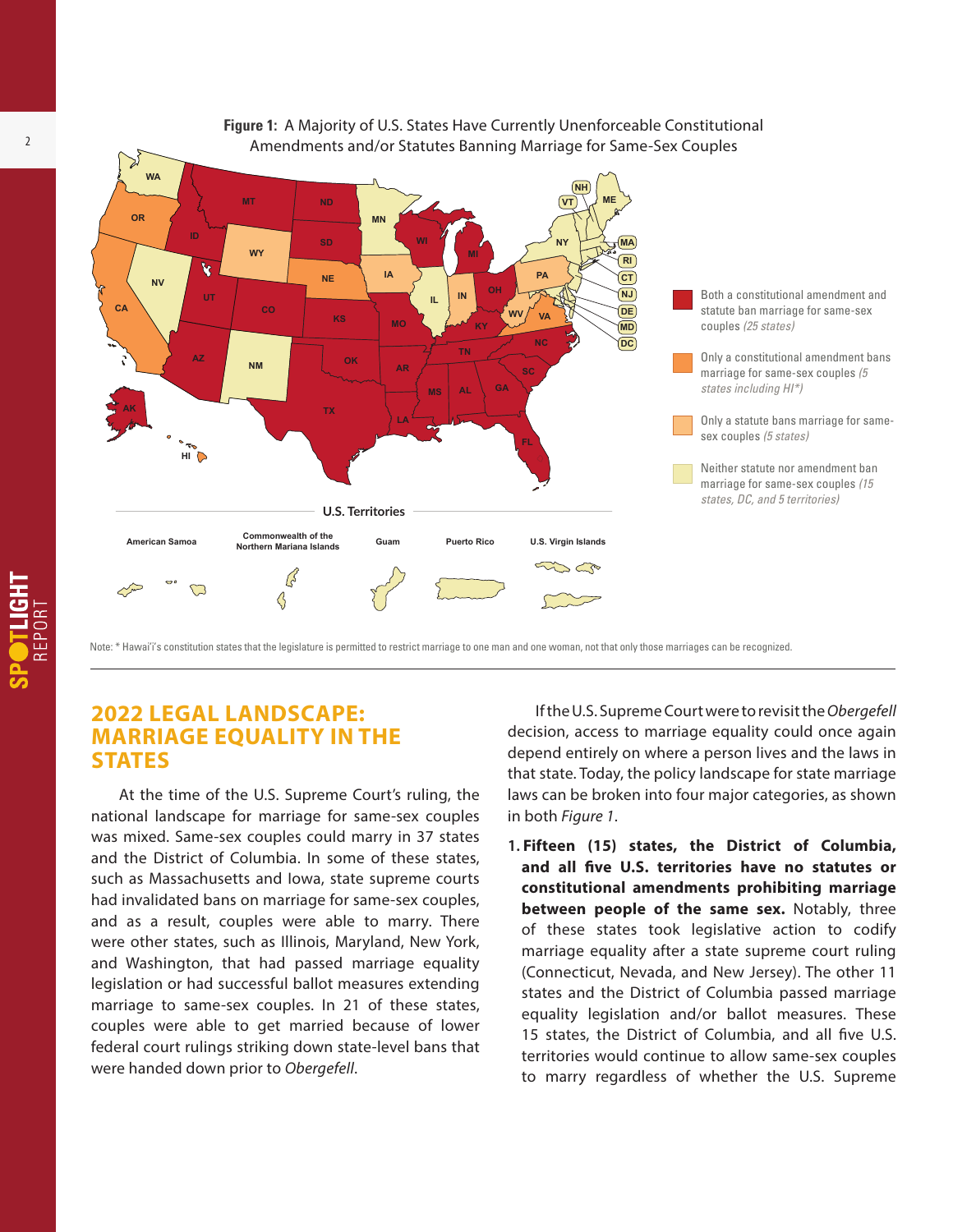Court overturned its ruling in *Obergefell*. Three states also have statutory language (Delaware, Illinois, and New York) and one state has constitutional amendment language (Nevada) specifying that marriages between people of the same sex must be treated the same as those of different-sex couples.

All five U.S. territories lack statutory or constitutional bans on marriage for same-sex couples. American Samoa, the Northern Mariana Islands, and the U.S. Virgin Islands do, however, continue to have gendered marriage statutes. Following the U.S. Supreme Court ruling, both Guam (in August 2015) and Puerto Rico (2020) updated their marriage statutes to be gender neutral.

- **2. Five states have statutes, but not constitutional amendments, prohibiting marriage between people of the same sex.** Were *Obergefell* overturned, four of these state statutes would be enforceable again. Iowa is the single exception because, prior to *Obergefell*, the state's supreme court invalidated the state's statute banning marriage for same-sex couples based on the state's constitution, although the statutory restriction remains on the books. Legislation would need to be passed to remove these statutes.
- **3. Five states have constitutional amendments, but not statutes, prohibiting marriage between people of the same sex.** If *Obergefell* were to be overturned, at least some of these state constitutional amendments would become enforceable and could not be undone by statute alone. California's constitutional amendment was overturned by a final judgment prior to and independent of *Obergefell*, and it is likely the state would continue to allow same-sex couples to marry, which is now guaranteed by statute, and no one would have standing to challenge the state permitting and recognizing such marriages. The Hawai'i state constitution provides that the legislature has the authority to limit marriage to one man and one woman, but not that it must, and the state also now has a statute explicitly allowing for marriage between two people of the same sex.
- **4. Twenty-five states have BOTH statutes and constitutional amendments limiting the ability of same-sex couples to marry.** In these states, were *Obergefell* to be overturned, both the statutes and the constitutional amendments would be in effect. This means that before same-sex couples could marry

in these states, the state would either need to grant the right to marry through a new state constitutional amendment (thus overriding the state statute), or the state would need to repeal the existing constitutional ban and then pass a new state statute granting marriage. Figure 1 shows the current bans on marriage equality in place.

*Figure 2* shows the states that have taken steps to explicitly permit marriage for same-sex couples. Overall, 17 states and the District of Columbia have updated their state laws to explicitly affirm the right to marriage for same-sex couples. These efforts take different shape depending on the state and the laws governing marriage. Two additional states, Massachusetts and New Mexico, and three territories never had statutory or constitutional bans to update; so following court rulings permitting marriage, no updates took place.

- **Eleven states and the District of Columbia** updated their laws or state constitutions without the prompting or requirement of a court ruling. These states are shown in dark green in Figure 2.
- **Six states and two territories updated their laws or state constitutions following a court ruling extending** marriage to same-sex couples, as shown in dark green stripes in Figure 2. These states are:
	- Connecticut, which, following the state supreme court's ruling in 2008 extending marriage to same-sex couples, passed a law in 2009 updating all statutory references to marriage with gender neutral language.
	- California passed legislation in 2014 repealing the existing law banning marriage for samesex couples and updating state marriage laws to be gender neutral. California's constitutional ban on marriage remains in place but was held unconstitutional in a final judgement before, and independently of, *Obergefell*.
	- Oregon, which in 2015 and 2016 passed laws making the state's marriage statutes gender neutral and also affirming that all the benefits afforded to different-sex married couples must be made available to same-sex married couples. Oregon's constitutional ban on marriage, however, remains in place.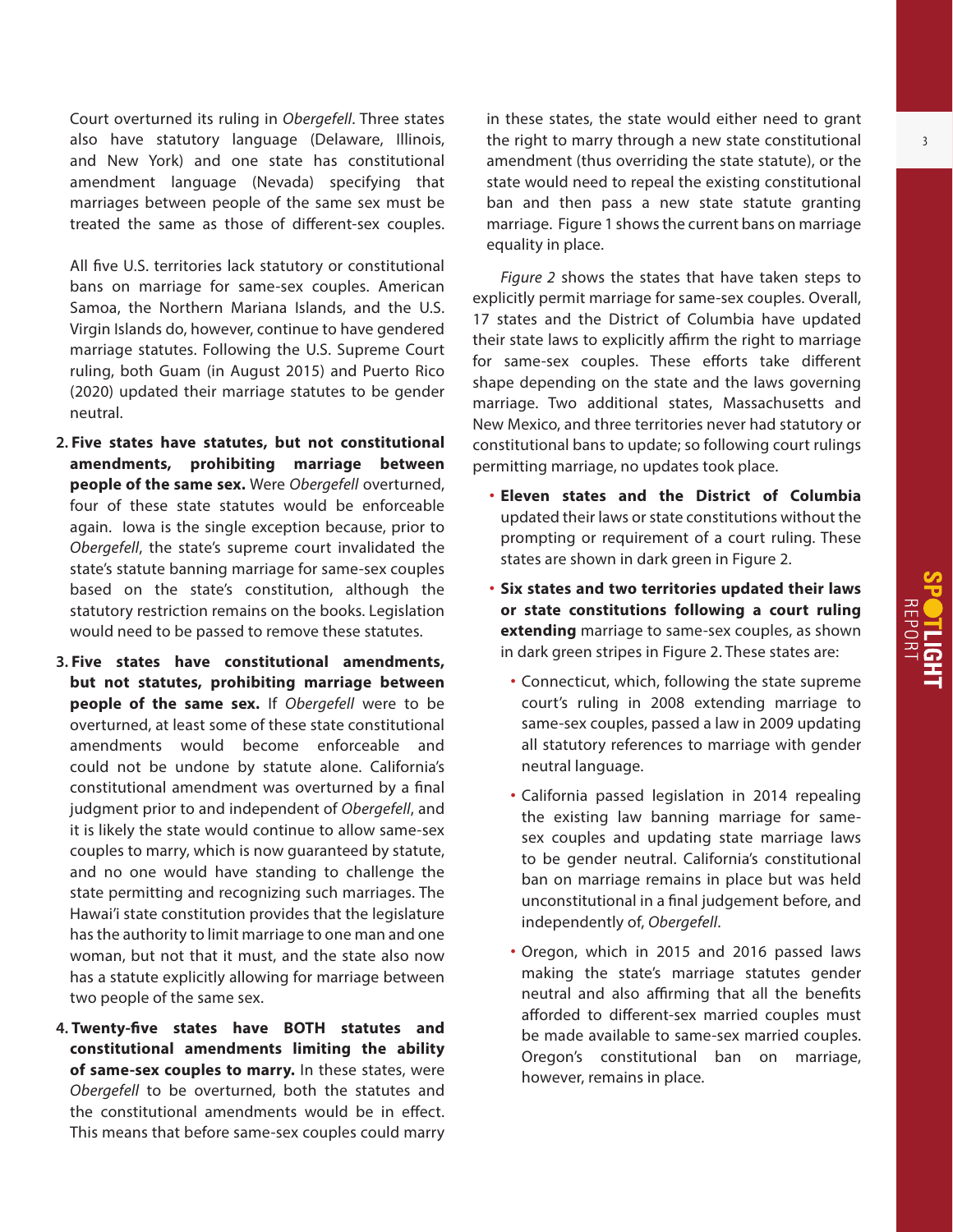

.<br>Note: California and Iowa still have bans on marriage for same-sex couples, which are currently unenforceable and were ruled unconstitutional independent of *Obergefell*. Oregon and Virginia also have constitutional amendments banning marriage, though they are currently unenforceable as a result of *Obergefell*.

- Guam, in August 2015, passed marriage equality legislation.
- Nevada, where in November 2020 voters overturned the state's existing constitutional ban on marriage and amended the constitution to recognize marriage "regardless of gender." The measure passed with 62% of voters.
- Virginia passed legislation in 2020 repealing the statutory bans on both marriages and civil unions between people of the same sex. The state continues to have a constitutional amendment banning marriage (see below for a discussion of the repeal effort).
- Puerto Rico, in 2020, updated its family code to remove gendered language.

• New Jersey in 2022 passed legislation that updated the marriage statutes to be gender neutral.

BOTTOM LINE: Not counting California and Iowa, which have bans that were ruled unenforceable prior to *Obergefell*, and Oregon and Virgina, where constitutional bans remain in

place but are unenforceable because of *Obergefell*, **there are 16 states, the District of Columbia, and all five territories without barriers to marriage equality for same-sex couples and where a drastic overturning of precedent by the U.S. Supreme Court would not alter the ability of couples to marry.1**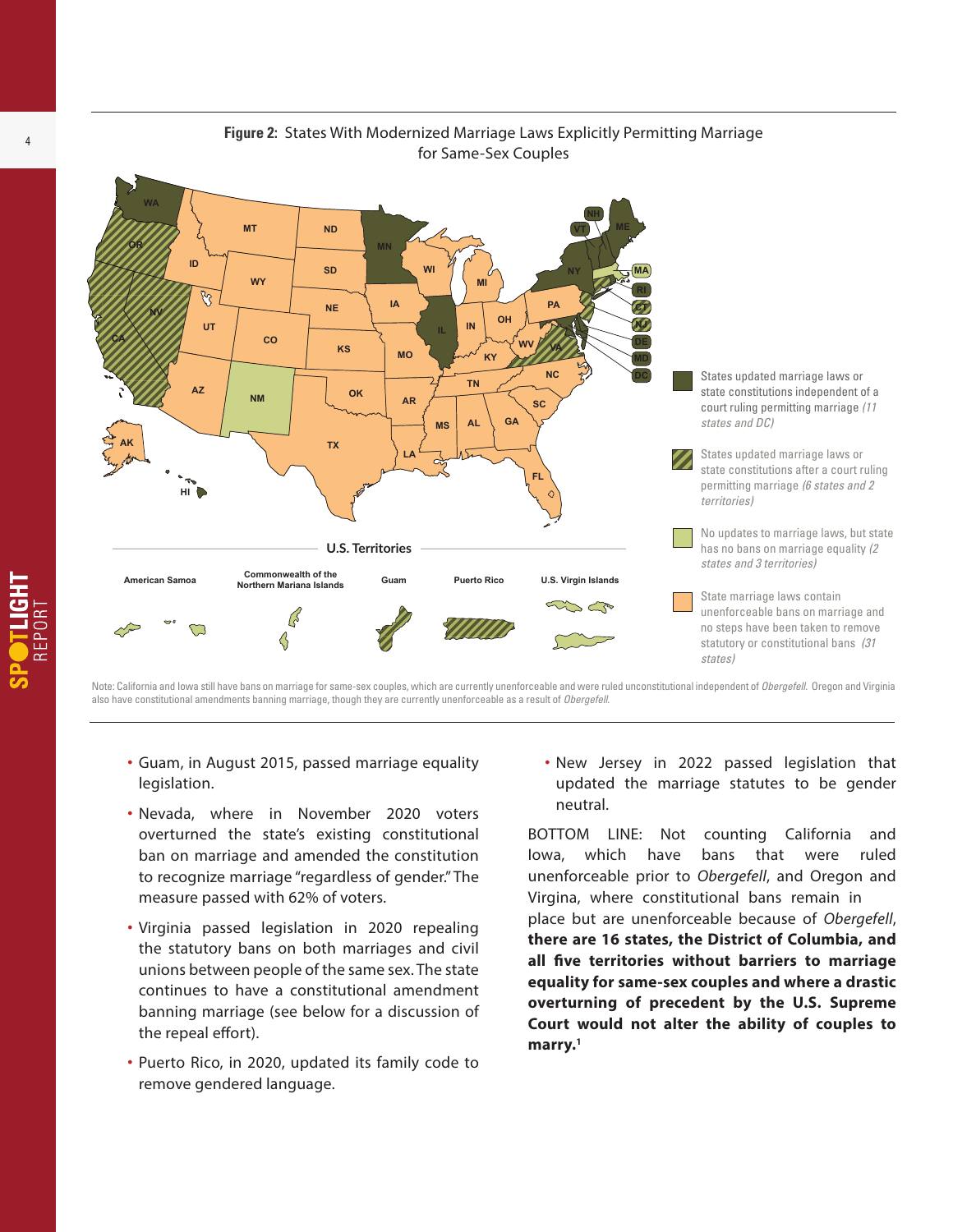#### **EFFORTS TO MODERNIZE STATE LAWS TO EXPLICITLY PERMIT MARRIAGE FOR SAME-SEX COUPLES**

A growing number of state legislators have introduced legislation that would update marriage statutes or amend state constitutions to strip out currently unenforceable discriminatory language. The recent interest in avenues to "shore up" the ability of same-sex couples to marry followed and is likely tied to the election of President Trump and his reshaping of the U.S. Supreme Court to be a majority conservative court. In addition to Nevada in 2020 and New Jersey in 2022 (described above), both of which successfully updated their laws, in 2020 Virginia passed legislation repealing the statutory bans on both marriages and civil unions between people of the same sex. This legislation was one of many LGBTQ-focused laws, including comprehensive nondiscrimination legislation, that were passed by the legislature. Virginia's constitutional ban, passed in 2006, remains in place and would trump the new legislative language if *Obergefell* were overturned. In 2021, the legislature passed a resolution calling for a constitutional amendment to remove the marriage ban. Virginia state law requires that the state legislature must pass the resolution again in 2022 before the measure can be put to voters. However, the November 2021 election saw partisan control of the state legislature shift to Republicans for the 2022 session, so the repeal of the constitutional ban is now in question. In the past two years, at least 10 other states have seen legislation introduced to repeal statutory bans on marriage for same-sex couples or started the process to repeal constitutional bans on marriage, though no other states have seen progress to date on these efforts.<sup>2</sup> Notably, in three of these states (Indiana, Iowa, and Pennsylvania), an update to ensure access to marriage equality for same-sex couples would only require legislation passed by the legislature–not a constitutional repeal, as they lack constitutional bans.

#### **IMPLICATIONS OF EXISTING PATCHWORK OF STATE MARRIAGE LAWS**

The 2015 U.S. Supreme Court decision in *Obergefell* was the culmination of more than 30 years of work by LGBTQ advocates to advance marriage equality in state legislatures, at the ballot, and through the courts. The decision remains in place and has been affirmed by the U.S. Supreme Court in questions about related rights derived from marriage, including the ability of married same-sex couples to be legally recognized as parents to their children. At the same time, the current politicization of the Court and willingness to take up 'hot button' issues like access to abortion and affirmative action that have longstanding precedent, as well as the shift to the right, has some people concerned, especially given the emboldened efforts by conservative lawmakers and leaders to pass extreme legislation that is clearly designed to test the courts and given that conservative think tanks and lawmakers continue to include marriage equality as a target for their efforts.

That most states still have statutory and constitutional bans on the books, despite being currently unenforceable, could be a problem if *Obergefell* were to be overturned (which, as noted above, is not something that some scholars think is likely to occur). Eliminating those existing bans is challenging, however. The process for amending state constitutions is arduous and requires not only legislative action but also approval from voters. And many of the states that still have statutory bans on the books are places where efforts to pass nondiscrimination protections for LGBTQ have faced substantial barriers.

<sup>1</sup> It is important to note, however, that American Samoa, the Northern Mariana Islands, and the U.S. Virgin Islands all refused to permit same-sex couples to marry prior to the 2015 U.S. Supreme Court (and even after, as described in this [spotlight report\)](https://www.lgbtmap.org/file/spotlight-us-territories.pdf), despite not having clear statutory or constitutional bans on marriage. Also, Hawai'i has a constitutional amendment allowing the legislature to restrict marriage, but that does not itself restrict marriage.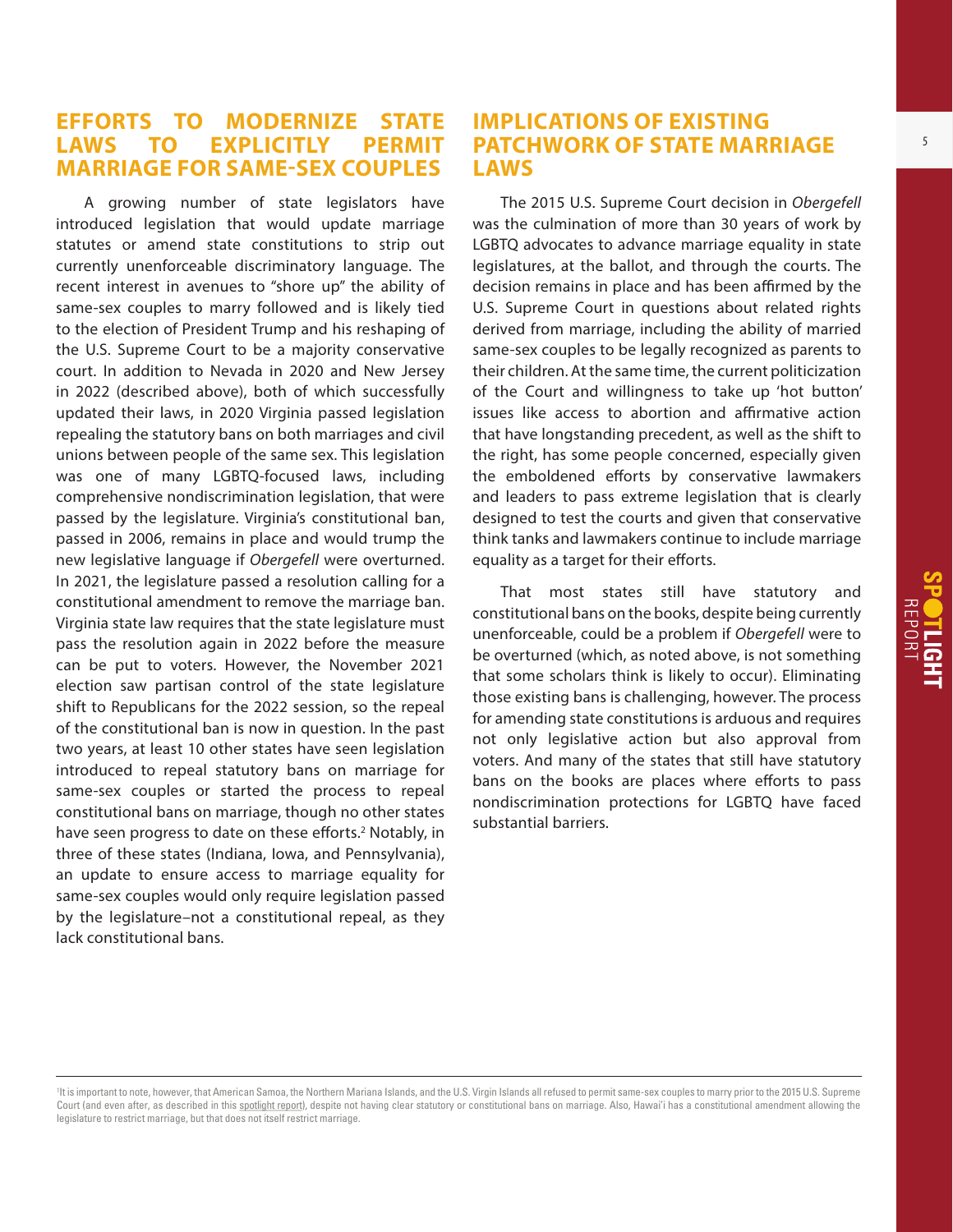While there are many steps that would need to happen for these bans to be enforceable again, their existence continues to signal the extent to which marriage equality remains a politicized issue. This is evident in efforts in many states, and under the former Trump administration, to insert religious exemptions that, while still permitting same-sex couples to marry, mean that a growing number of individuals, businesses and taxpayer-funded agencies, and even government officials can refuse to recognize the marriages of samesex couples. Conservative think tanks and lawmakers continue to include marriage equality as a target for their efforts.

The ability of same-sex couples to marry is a fundamental right that extends far beyond simply gaining a marriage license. Marriage confers incredibly important benefits, including the ability to visit a spouse in the hospital and make medical decisions, the ability to stay living in a family home if a spouse dies, federal recognition for things ranging from Social Security benefits to tax filing as married couples, and a long list of parenting-related rights and benefits. The state patchwork of marriage laws that limited the ability of same-sex couples to marry prior to 2015 remains largely in place. Were the Court to overturn the *Obergefell* decision, the ability of couples to marry could again fall to the states, where a majority of states still have in place both bans in the law and in state constitutions.